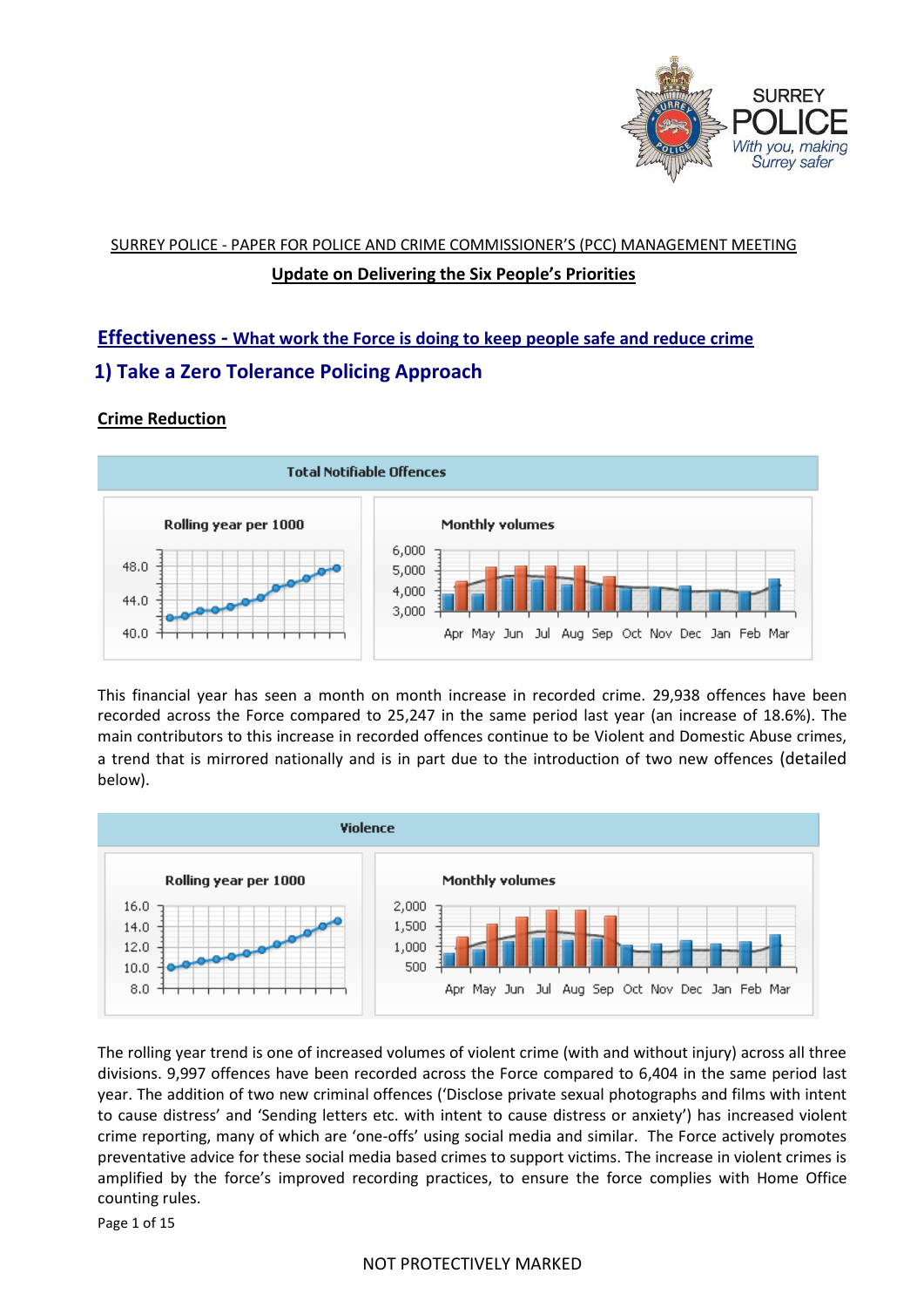Violence remains a priority for the Force in particular domestic abuse (DA) and on a positive note we are experiencing a considerable increase in reports of DA violence reflecting the improving trust and confidence victims have to come forward.

# **National Position** ▼



Surrey's national position for Violence with Injury is  $5<sup>th</sup>$  out of the 43 forces at 4.91 crimes per thousand population, this is a reduction of 3 places compared to this time last year. Surrey is also 3<sup>rd</sup> within its most similar forces (MSF); Thames Valley, Cambridgeshire and Dorset. The national position for Violence without Injury is currently 22<sup>nd</sup>, which is a reduction of 8 places nationally.

#### **Domestic Abuse**

Domestic abuse-related offences have increased by 37.8% (892 crimes) compared with the same period last year. Surrey Police is working hard to increase public confidence, which encourages victims of domestic abuse to report the incident and receive help. Surrey Police ran a Domestic Abuse Awareness Week with the theme being Love Shouldn't Hurt. The force worked in partnership with Surrey Against Domestic Abuse to raise awareness of warning signs and signpost victims to where they can get advice and help.

# **Child Sexual Exploitation (CSE)**

Child Sexual Abuse has now been given the status of a national threat in the Strategic Policing Requirement so that this is prioritised by every police force and CSE remains a priority for the Force. We continue to highlight the importance of identifying this crime type and "getting it right" for victims as well as pursuing perpetrators, with various initiatives, including:

- CSE Guidance booklets (funded by PCC) have been purchased for all operational officers and specialist teams.
- "Child Sexual Exploitation is a Crime" stickers for taxis to enable taxi drivers to know what the warning signs are to be sent out with literature on CSE/Safeguarding.
- A CSE Awareness Day is being held on the  $30<sup>th</sup>$  November. Various agencies have agreed to run market stalls at the event.
- Funding has been approved (by the PCC) for various new roles in relation to CSE and the recruitment process for these roles is about to begin;
	- $\triangleright$  Two new CSE WiSE (What is Sexual Exploitation) Workers who will be able to offer bespoke one to one support for children/young people under 25 at risk of CSE in Surrey.
	- $\triangleright$  Police CSE Co-ordinator who will be the main point of contact for all referrals on CSE and will be establishing a network of contacts with partner agencies to establish intelligence and info sharing.
	- $\triangleright$  CSE Partnership Manager who will be responsible for co-ordinating our partnership response to CSE. They will work directly to the CSE Strategy Group and ensure actions are completed.
- CSE/Missing teams have been created on each division, with a Sergeant and two members of staff looking at missing persons and those children/young people at risk of CSE.
- Dr Graham Hill has part delivered a bespoke CSE training package concentrating on perpetrators and offending models of CSE for all TPT and specialist teams.
- The Surrey Safeguarding Children's Board regularly runs CSE training programmes, level 1, 2 and 3, covering CSE, Online safety and Prevent/Radicalisation, these courses are open to anyone working with young people.
- A multi-agency CSE screening tool has been developed by partners and sent to all agencies with guidance on how to complete it, which will help practitioners identify those at risk of CSE.
- Op Sherbourne is working alongside the Policing in Your Neighbourhood project team to ensure Public Protection teams are adequately resourced.
- A weekly meeting is held in the Multi Agency Safeguarding Hub to ensure all new cases of CSE are quickly identified and actioned by all agencies.

The reported CSE occurrences and subsequent crime figures (see below) show a significant rise since January this year indicating that all of this activity and awareness raising is achieving positive results.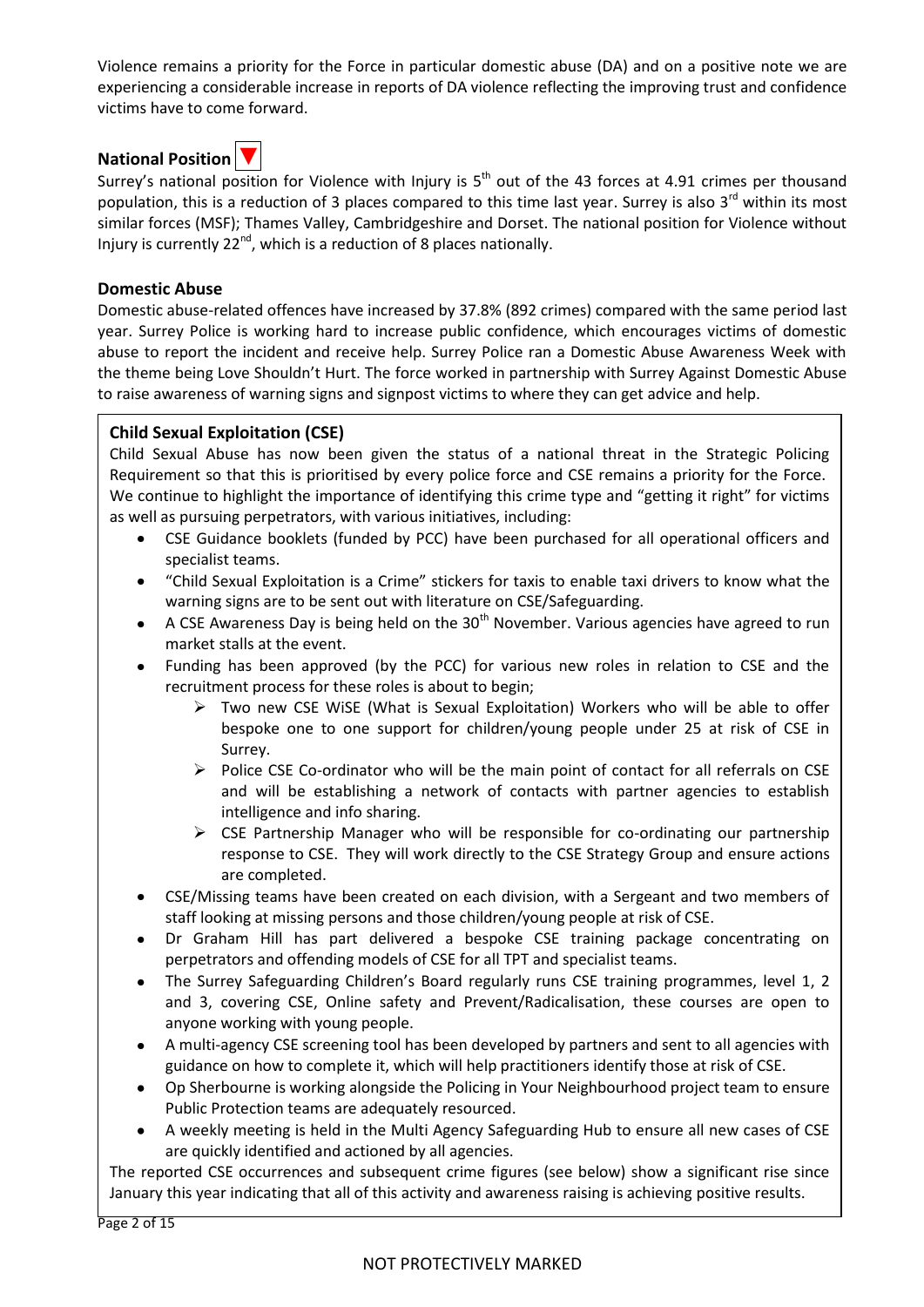#### CSE Reporting Levels - 2015

| <b>Month 2015</b> | <b>Total Occurrences</b> | <b>Crimes</b> |  |
|-------------------|--------------------------|---------------|--|
| January           | 141                      | 43            |  |
| February          | 153                      | 41            |  |
| March             | 210                      | 65            |  |
| April             | 167                      | 44            |  |
| May               | 180                      | 53            |  |
| June              | 276                      | 88            |  |
| July              | 274                      | 55            |  |
| August            | 187                      | 62            |  |
| September         | 252                      | 110           |  |



Following improvements in recording of sexual offences and a number of campaigns to increase reporting, the Force has experienced a significant uplift in the volume of offences. There have been 852 crimes reported this year compared to 502 crimes for the same period last year (an increase of 69.7%). Out of the 852 offences this year, 297 are non-recent, historic offences (34.9%). The increase in sexual offences is thought to be due to growing confidence amongst victims that police will treat their complaints seriously as well as a more victim-focused and ethical crime recording processes that means more sexual offences are being recorded appropriately and sooner.

# **National Position**

The national position for Serious Sexual offences is  $4<sup>th</sup>$  out of 43 forces at only 1.06 crimes per thousand population, however this is a reduction of 3 places nationally compared to last year. Surrey has remained top of its MSF group.

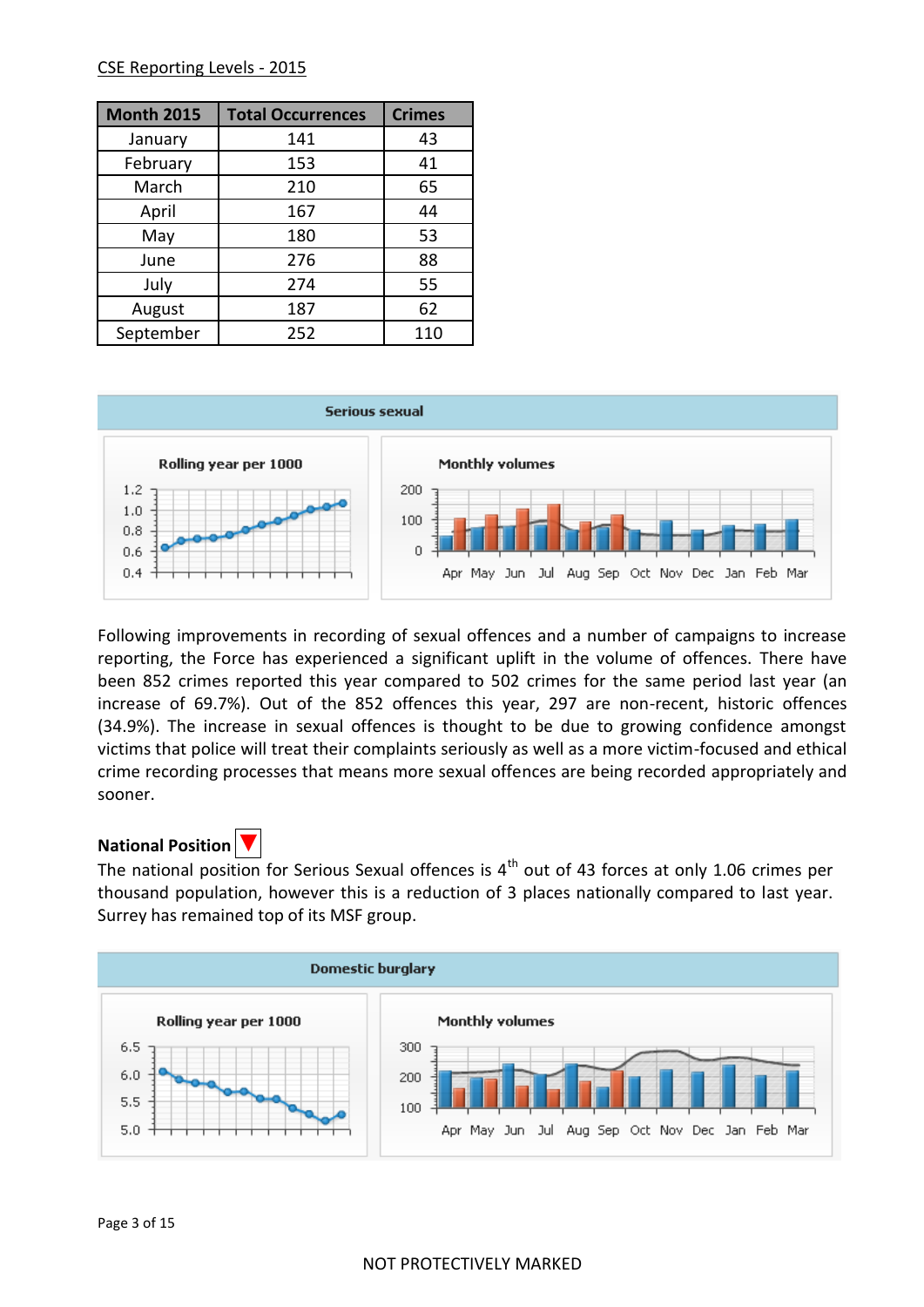The trend so far for the financial year to date has tended to be one of decline with 1,093 offences recorded across the Force, compared to 1,283 in the same period last year (a reduction of 14.8%). The month of September however, saw a reversal of this with a 31% increase in recorded crimes compared to September 2014. Burglary is a priority for the Force and activity has been driven through the Crime Performance Board as well as locally on division and plans are in place to combat the uplift in burglary offences traditionally seen at this time of year through the launch of Operation Candlelight ( $26<sup>th</sup>$  October –  $15<sup>th</sup>$  November).



The national position for Domestic Burglary is currently  $16<sup>th</sup>$ , an improvement of 4 places compared to last year. Surrey remains 3<sup>rd</sup> within its MSF.

# **Positive Outcomes**



For violence with injury, the total number of positive outcomes has risen by 180 (1,037 this year compared to 857 last year), but the significant rise in recorded violent crime has outstripped this increase, resulting in a 32.9% positive outcome rate this year compared to 34.6% in the same period last year. For violence without injury, the same picture emerges – an increase of 350 positive outcomes (1754 this year compared to 1404 last year) but overshadowed by the larger increase in recorded crime. Violent crime positive outcomes continue to be an area of focus for the Force and there are several strategies in place in order to improve the current position.

# **National Position ▲**

The national position for Violence with Injury is  $36<sup>th</sup>$ , which is an increase of 6 places from this time last year. The national position for Violence without Injury is currently 33<sup>rd</sup> out of the 43 forces (up 2 places compared to last year).

#### **Examples of good work**

- Luke Wilson, 25, from Leatherhead, who had previously pleaded guilty to two counts of robbery, was jailed for four-and-a-half years for the robbery of prescription drugs from pharmacies in Ashtead and Oxshott using an imitation firearm.
- A 26-year-old man from Guildford and a 24-year-old man from Chertsey have been arrested and  $\bullet$ bailed on suspicion of robbery. The unprovoked attack happened in Guildford Park Road when the victim, a man in his 20s, was approached by three men outside the back entrance to Guildford railway station. The three men threatened the victim and told him to hand over any items of value before assaulting him causing head injuries and a suspected broken finger.
- A man from Godalming has been charged with grievous bodily harm, burglary and assaulting a police officer following an incident in Peperharow Road. Police were called after a man in his 60s suffered suspected stab wounds. Paul Lennon, 52, of Peperharow Road, was subsequently charged when he appeared at Guildford Magistrates' Court. He was remanded in custody to appear at Guildford Crown Court on November 5th.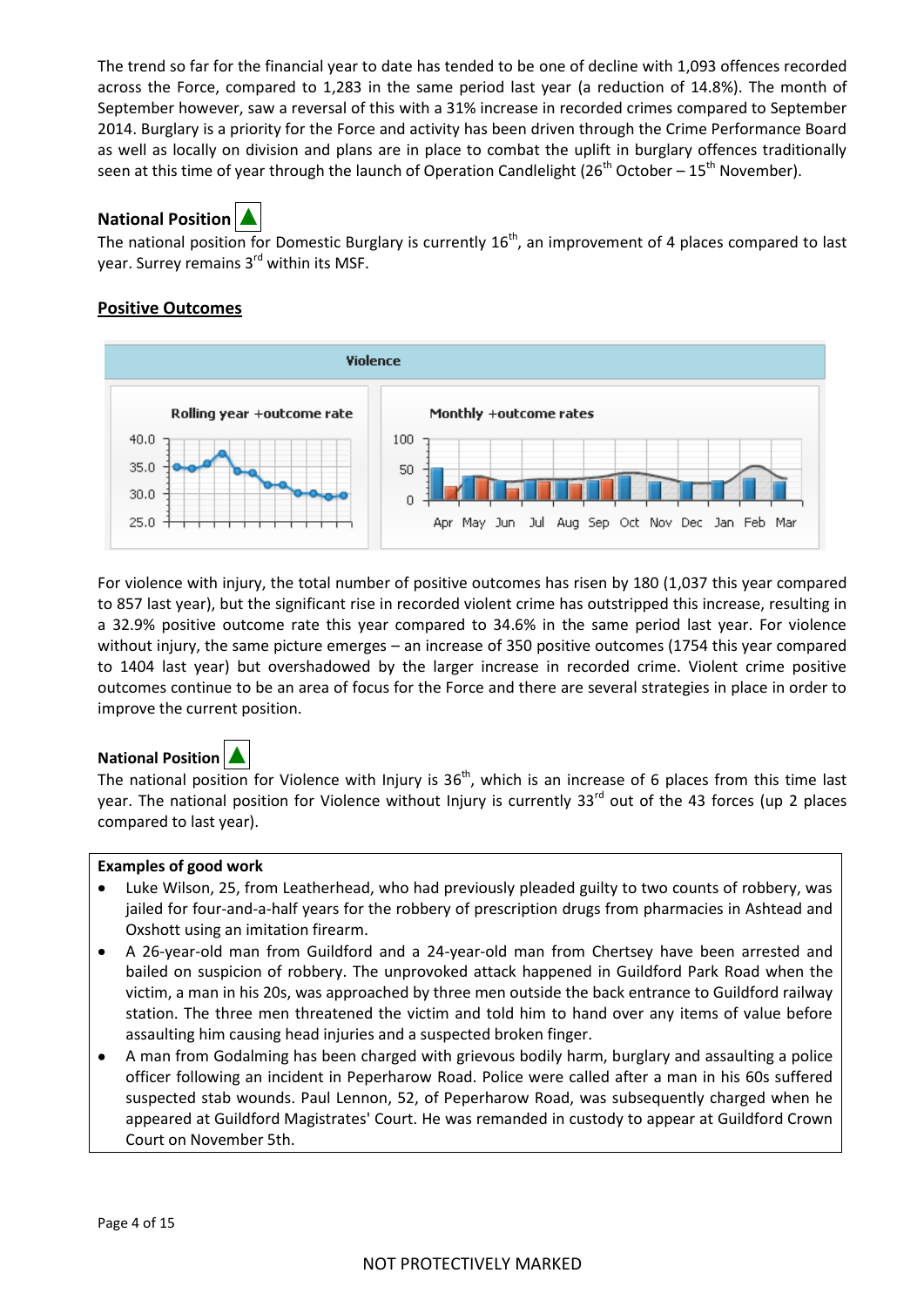

Positive outcome rate for serious sexual offences remains an area of focus and concern for the Force. A 13.2% positive outcome rate (103 positive outcomes) has been recorded across the Force for this financial year to date. There has been a steady improvement in performance and whilst the number of positive outcomes has increased year on year, this shows that the reduction in positive outcome rate is as a result of increasing crime levels. Surrey has notably improved in this area, which is reflected in the national position highlighted below. Serious sexual offences were an area raised and discussed at September's Crime Performance Board.

# **National Position**



The latest national position for serious sexual offences positive outcomes is 38<sup>th</sup> out of 43 forces for the 12 months to September 2015; this is an improvement of 4 places compared to last year.

#### **Rape**

Despite the increasing crime levels as mentioned above, the Force continues to see improved outcome rates for the offence of rape. The FYtD positive outcome rate is 12.8% (up to 18<sup>th</sup> October 2015) compared to 9.5% for the same period last year.

# **National Position**

The latest national position for rape is 33<sup>rd</sup> out of 43 forces; this is an improvement of 10 places compared to September 2014.

# **Public Protection Developments**

As previously reported to the PCC, following analysis undertaken by the force and feedback from HMIC Surrey Police has initiated a Public Protection Improvement Plan under Operation Sherborne. A dedicated Detective Chief Superintendent leads the improvement plan programme and chairs the Public Protection Delivery Board. The Public Protection Improvement Plan is broken down into 5 key elements of delivery;

- Capacity
- $\bullet$ Capability
- Leadership
- Governance
- Partnership

Within the plan each area details what activity the force has completed, what activity the force will do, key activities/milestones and what success looks like.

The following are some examples of the work already undertaken by the force to progress the action plan:-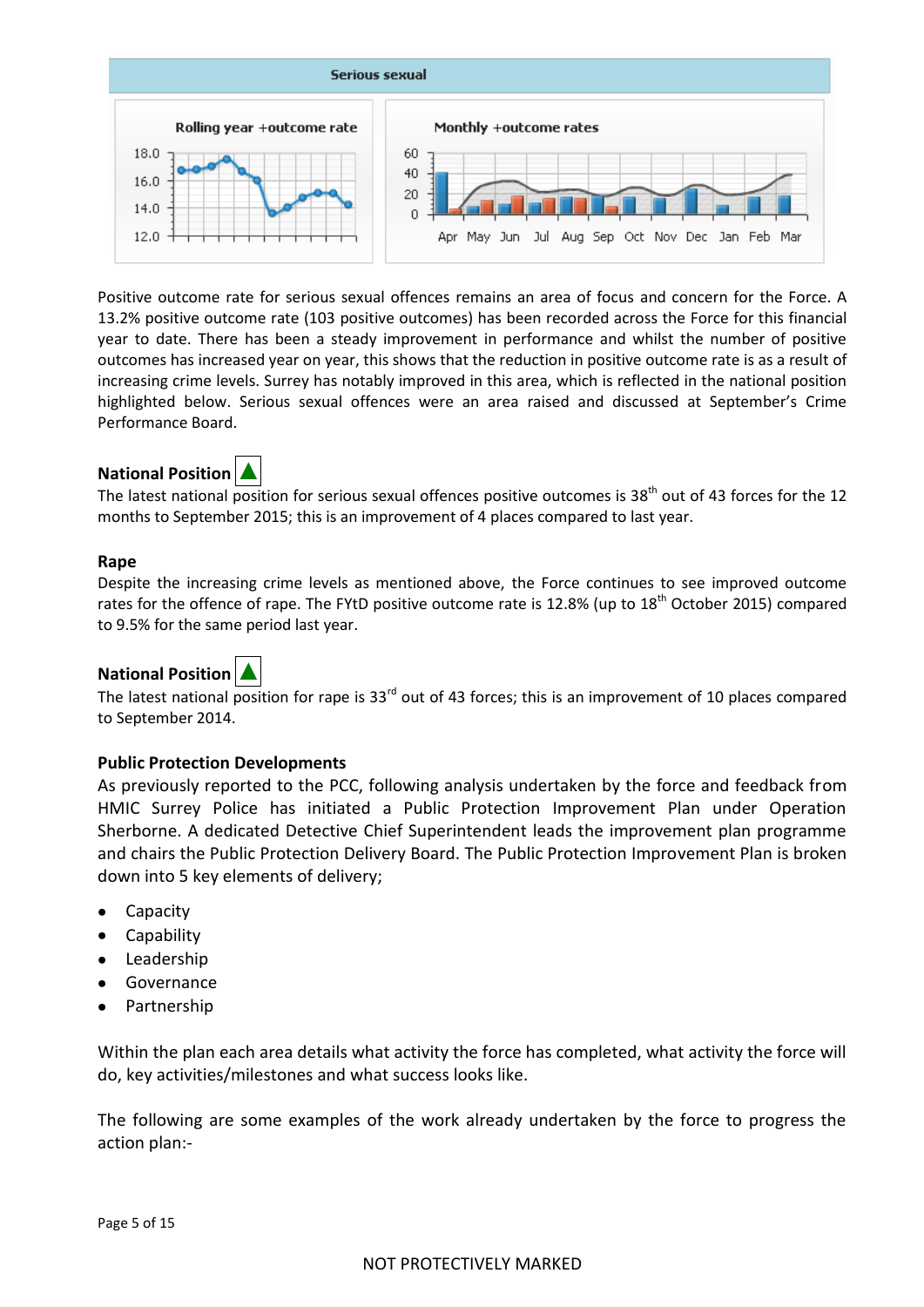- All live child abuse investigations have been reviewed (736 cases). Where the case audits identified investigative and safeguarding action, they were immediately actioned through Chief Superintendents to ensure rapid and positive action.
- All rape investigations that had been filed in the 12 months prior to May 2015 have been reviewed. Those cases where the review identified further viable lines of enquiry have been reopened and enquiries recommenced, which has already yielded additional detection opportunities.
- An independent external Public Protection Standards Team has been recruited to audit our internal reviews and thereafter to undertake on-going case audits of child abuse investigations, and coaching and mentor child abuse investigators. Thus far, the team have reviewed a significant number of our internal reviews, and found them to be of a good standard.
- The PPST has also begun to audit 'live' CA investigations to ensure that lessons have been learned. A report on their initial findings is due this month.
- We have ensured that there are no vacancies or long term abstractions in local Safeguarding Units or Central Public Protection Investigation Units.
- A comprehensive training needs assessment for all public protection teams has been completed which is informing the development of a comprehensive annual training strategy (see later agenda item).

#### **Examples of good work**

- Damien Grove, a 46 year old man from Blackpool, was sentenced to four years and eight months for a number of offences relating to online grooming following an investigation by Surrey Police's Paedophile Online Investigation Team (POLIT). The investigation into his offending began because of suspicions raised by a victim's mothers who had seen that her son had spent the day at Thorpe Park with Grove, a man she did not know. Officers quickly attended the theme park where Grove was arrested and the truly shocking nature of his abhorrent exploitation of youngsters was subsequently uncovered.
- Christopher Manley, A child sex offender from Mytchett, has been sentenced to five-and-a-half years in prison after he contacted a girl in America and was found to have tried to get youngsters to perform sexual activities for him via a webcam. The offences he admitted were, five counts of attempting to cause or incite children in the United States to engage in sexual activity on camera, fifteen counts of making indecent images of a child and two counts of distribution of indecent images of children. Manley was also given a Sexual Harm Prevention Order (SHPO) and will remain on the sex offenders' register until further notice.



When compared to the positive outcome rate of last year, burglary performance this year has decreased. A 7.1% positive outcome rate (78 positive outcomes) has been recorded across the Force compared to 27.8% (357 positive outcomes) in the same period last year. This remains a force priority and work is being done to improve these figures across the county. Burglary was discussed at August's Crime Performance Board, including planning for the upcoming Operation Candlelight. During the three week period of this operation

Page 6 of 15

#### NOT PROTECTIVELY MARKED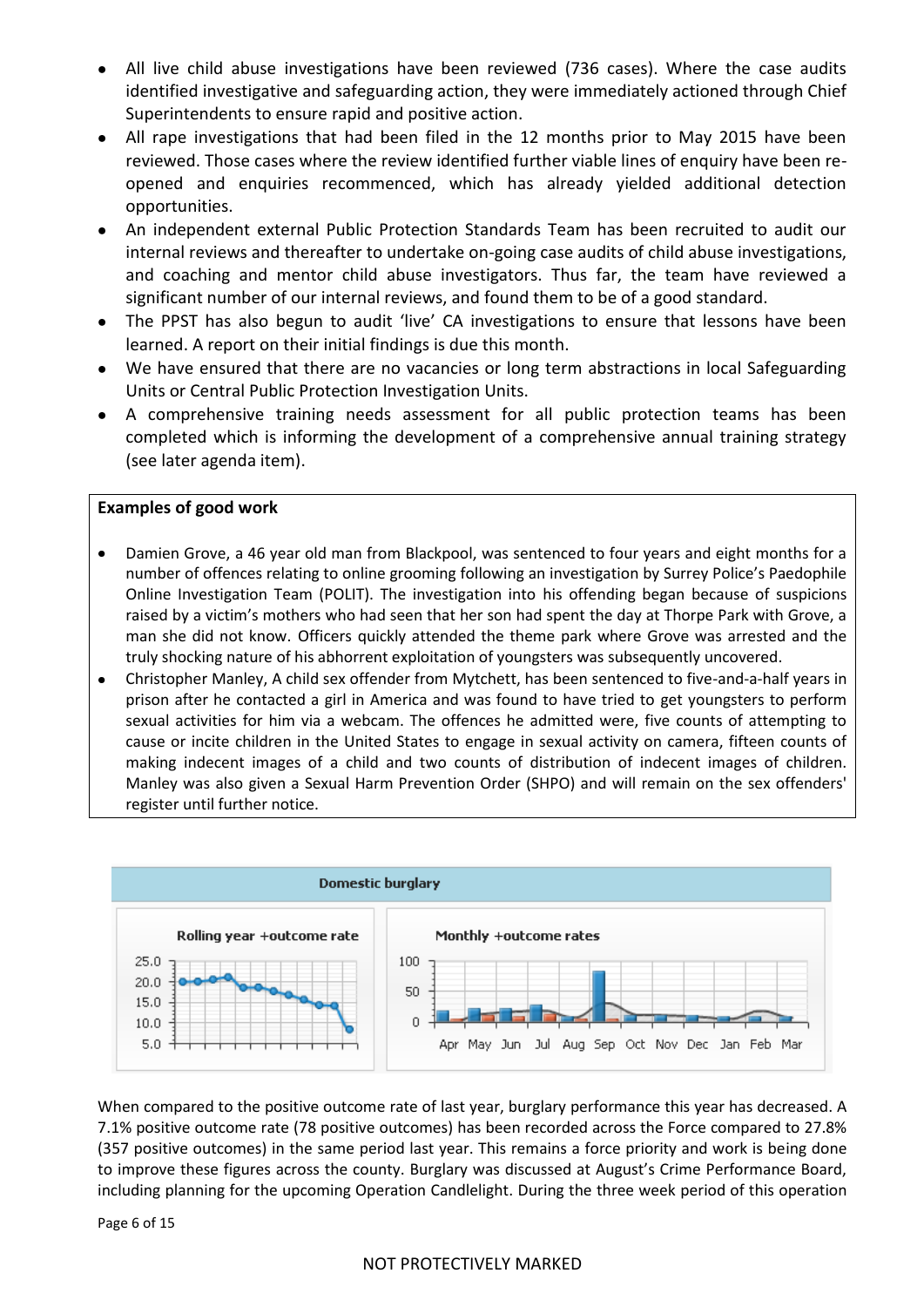officers are being encouraged to focus on three action messages to maintain a focus on burglary. These being:

- **Wanted** Locate and arrest wanted burglars and handlers.
- **Active -** Actively target suspected burglars, gather intelligence, and use tools at your  $\bullet$ disposal.
- **Hotspots -** Proactively patrol identified hotspot areas and advise residents.

The campaign also aims to work with Surrey residents to urge them to report any suspicious activity that they see that could link to a burglary, as well as registering their belongings on Immobilise.com to improve their chances of it being returned if stolen. External communications during this period will be using #ReduceTheRisk.

# **National Position**



The latest national position for Domestic Burglary positive outcome is 38<sup>th</sup> out of the 43 forces and Surrey is 4<sup>th</sup> within its MSF. The force has however reduced by 27 places nationally.

#### **Examples of good work**

- Lewis Taylor, of no fixed abode, was sentenced to four years and 10 weeks in prison at Guildford Crown Court. The 33-year-old used a stick through an open window and a cat flap to steal keys to a £20,000 Nissan Quashqai from a home in Ash. The following week he broke into an Ash Vale property, stole keys to a Ford Fiesta and £312 of champagne and wine from the garage after gaining entry through a downstairs window. Taylor also pleaded guilty to four counts of shoplifting, two occasions in Aldershot and two in Ash and to a charge of failing to appear before court and one count each of theft of motor vehicle and burglary.
- An arrest has been made nearly a year after an aggravated burglary in Kingswood which saw a  $\bullet$ pregnant woman assaulted and was featured on Crimewatch earlier this year. A lone intruder entered a property in Kingswood at around 5.45pm on November 12 last year and forced the female occupants, a mother and her two daughters, to remove and hand over expensive items of jewellery before assaulting them. The man was arrested at a property in Newcastle on suspicion of conspiracy to commit aggravated burglary. He has been released on police bail until Wednesday January 6th while the investigation continues.

# **Drugs**

The Force continues to take a proactive and zero tolerance approach in relation to drug use, production and supply, particularly where it involves young people. The Force works with schools to deal with any reports of drug taking by school pupils, we also continue to encourage staff, students and their parents to share any information in respect of drug use with us. The Force has commissioned an intelligence product for drugs in schools to help us understand the issue and where there may be a perceived gap in the intelligence.

#### **Recent drugs-related work**

- Seven people were released on police bail after arrests were made following a series of drugs raids in East Surrey. Officers from the East Surrey Local Proactive Team executed warrants at properties in Whitebushes, Outwood and two in Redhill. Four men and two women, all in their 20s, were arrested on suspicion of drugs offences and possession of offensive weapons. A man in his 40s was also arrested on suspicion of immigration offences. All seven people had since been released on bail until various dates in November.
- Two pre-planned drugs operations in West Surrey proved a success with 12 charged and a further 10 arrested. Operations Adio and Boar were intelligence led and followed months of planning in an attempt to disrupt the supply of Class A drugs. Officers from across the Force were supported by the South East Regional Organised Crime Unit in executing the search warrants in the Woking,

Page 7 of 15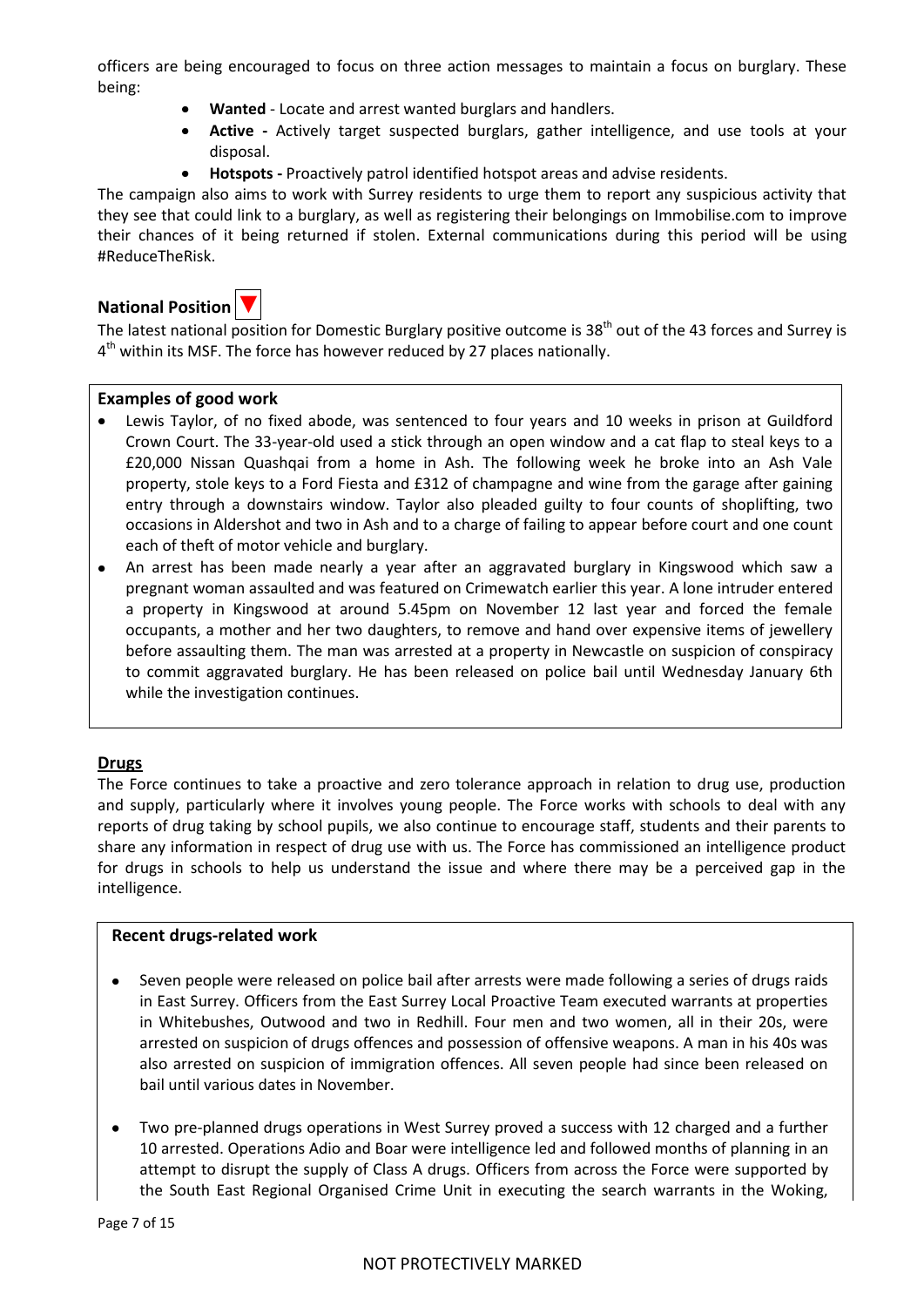Guildford, Camberley and Haslemere areas, as well as outside of the county in London, Farnborough in Hampshire and Sandhurst in Thames Valley.

A 52-year-old man is on bail having been arrested on suspicion of possession of cannabis with intent to supply and cultivation of cannabis. Officers who carried out a drugs raid at an address in Oyster Road, West Byfleet, discovered cannabis plants and two hydroponic tents.

#### **Wider zero tolerance policing**

Interim Anti-Social Behaviour Injunction for Runnymede Woman

Runnymede Safer Neighbourhood Team obtained an Interim Anti-Social Behaviour Injunction at Staines County Court on Natalie Ann Shutt, 29, of no fixed abode.

Shutt has been well known for causing nuisance and making residents' lives a misery in the Runnymede area and the injunction prohibits her from causing alarm, harassment or distress to any person in Surrey; asking, demanding or begging for money from any member of the public and forbidding her from approaching or contacting either directly or indirectly named individuals.

Neighbourhood Commander, Inspector Ian St John, reported that this was the first time that Surrey Police had used this new power under the Crime and Policing Anti-Social Behaviour Act 2014.

#### Serial Offender banned from Spelthorne for 3 years

Twenty-five year-old Mario Patrick Chambers was given a Criminal Behaviour Order (CBO) banning him from the borough, as well as acting in a threatening or aggressive manner, or inciting others to act in a threatening manner, or cause alarm or distress towards any person within Surrey.

Chambers was responsible for a series of offences, including assault, theft, criminal damage, burglary, robbery and drugs and public order offences. His drug dealing activity led to a crack house closure in Cadbury Road, Sunbury last August.

#### Closure Order issued in Stoughton

Guildford Safer Neighbourhood Team obtained a Closure Order on two linked properties in Stoughton where anti-social behaviour, violence and drug use/dealing was a real issue for local residents, placing them at risk.

Police worked with the council to develop cases resulting in the closure of the two premises, both of which have resulted in the council tenant returning keys to the houses and in one case has resulted in a short prison sentence. The feedback from local residents is that this has significantly improved their way of life.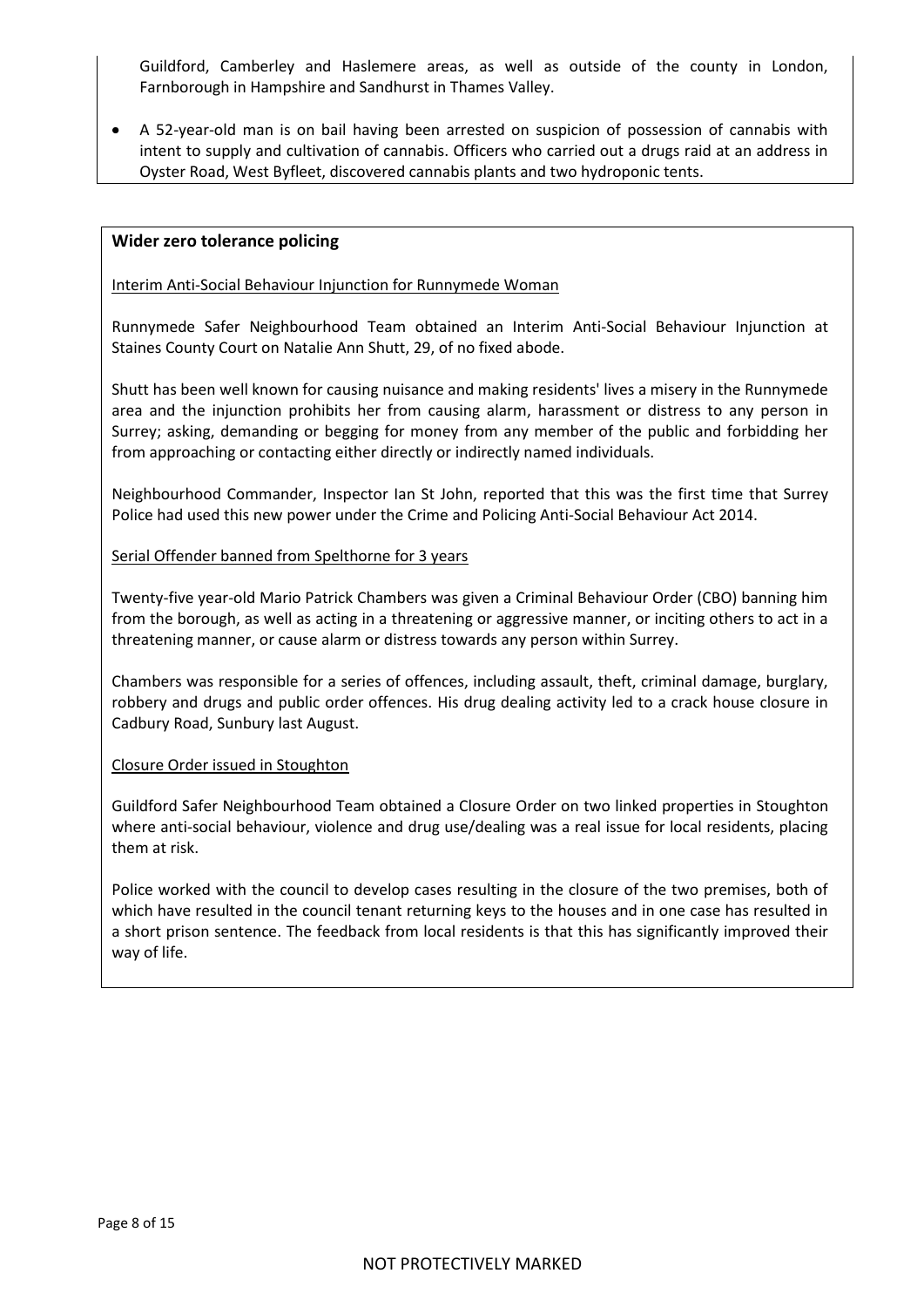# **Efficiency - How the Force provides value for money.**

# **2) More Visible Street Policing**

# **Resource Availability and Sickness**

The below table shows our resource availability so far this financial year compared with last year.

|                              |  | <b>FYtD</b><br><b>FYtD</b><br>Sept 2015   Sept 2014 |       | Change  | <b>FYtD</b><br>%age<br>Change |
|------------------------------|--|-----------------------------------------------------|-------|---------|-------------------------------|
| <b>Resource Availability</b> |  | 88.2%                                               | 89.2% | $-1.0%$ | $-1.1%$                       |

Overall the Force is slightly below the 90% target for availability, and is lower than this time last year. The area with the largest increase in figures is for "Other Leave", which consists of leave types that include Compassionate Leave, Medical Appointments, Study Leave, etc.

The below table shows sickness levels for the rolling 12 month period.

| Police officer sickness (rolling 12 months) | 3.1% |
|---------------------------------------------|------|
| Police staff sickness (rolling 12 months)   | 2.8% |

Sickness continues to be low risk; however officer sickness has risen marginally since last year, while staff sickness has returned to the same level after a period of increased sickness. Officer sickness is now at 8.0 days per person and staff sickness at 7.3 days.

# **Proceeds of Crime Act (POCA) performance summary FYtD September 2015**

The below table shows the successes in relation to POCA seizures FYtD to the end of September 2015**.**

| <b>POCA</b> scorecard                                                                | <b>FYtD</b><br>2015/16 | EOY 2015/16<br><b>Target</b> |
|--------------------------------------------------------------------------------------|------------------------|------------------------------|
| Assets recovered (total value of cash forfeitures + value of<br>confiscation orders) | £482,210.37            | £1,000,000                   |
| Volume of confiscation orders                                                        | 27                     | 50                           |
| Value of confiscation orders                                                         | £392,564.38            | n/a                          |
| Value of compensation paid from above confiscation orders                            | £79,972.99             | n/a                          |
| Number of restraint orders                                                           | 5.                     | n/a                          |
| Number of cash seizures                                                              | 25                     | 70                           |
| Volume of cash forfeitures                                                           | 21                     | n/a                          |
| Value of cash forfeitures                                                            | £89,645.99             | n/a                          |

Highlights include:

Fraud investigator Sue Brothers undertook protracted enquiries in relation to the defrauding of an elderly person to a value £67,190. After a lengthy and difficult trial the offender was found guilty of the offences on the indictment. There were three or more offences on the indictment to a value of over £5,000. This allowed the financial investigation unit to look back at the offenders finances for the last 6 years. His convictions were numerous and went back several decades. After a contested hearing at Guildford Crown Court the judge found that he had benefited from his criminal activity over the last 6 years by a total of £387,328 and that he had assets to the value of £275,335. He was

Page 9 of 15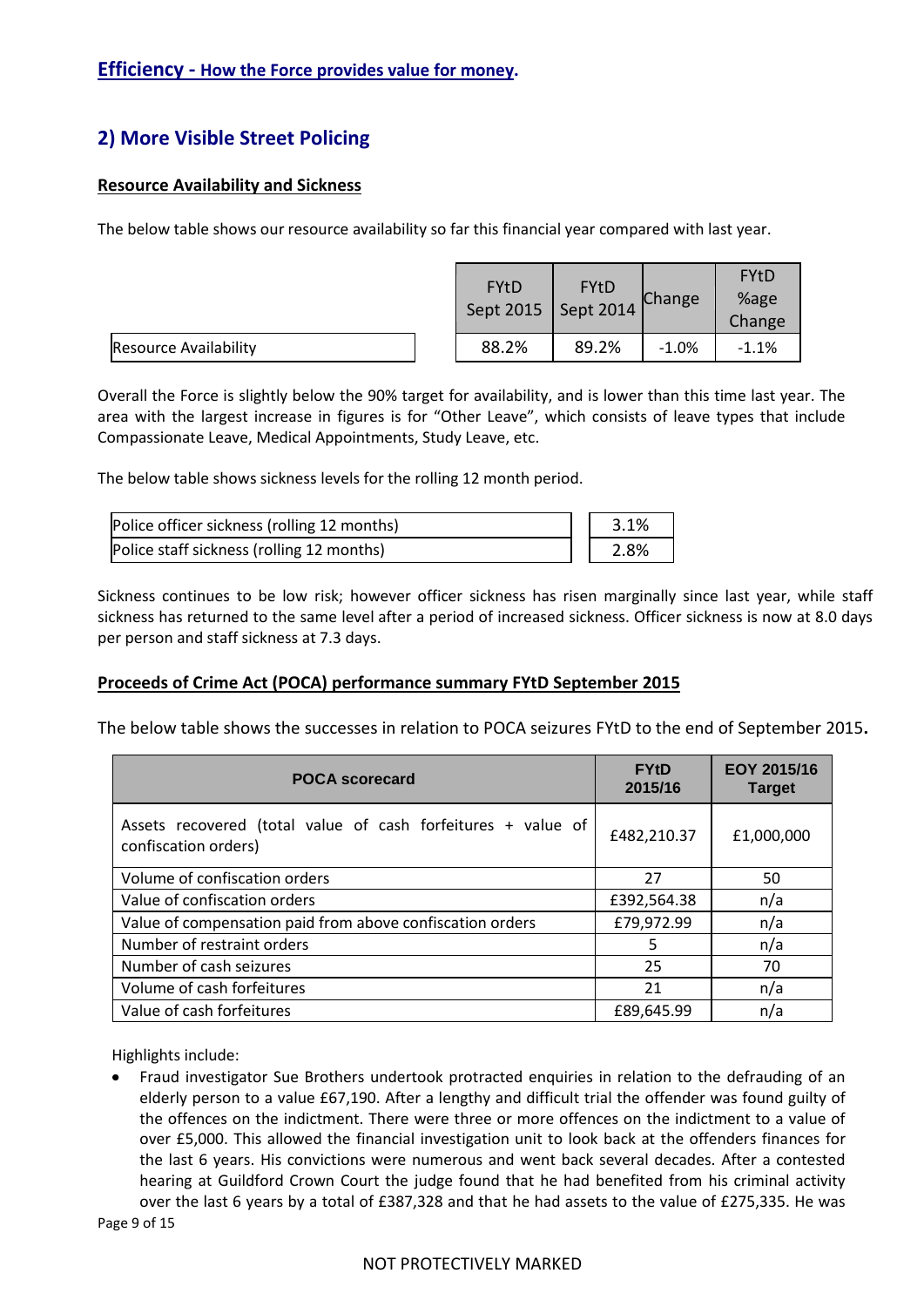given six months to sell his house and pay the £275,335 to reimburse his victims. His assets have been restrained so he cannot dispose of them without the involvement of the authorities.

- Jamie Warder was ordered to pay a confiscation order of £40,146.21 after being convicted of dealing cocaine in Guildford, for which he is currently serving a 5 year prison sentence. Warder owned 2 flats in Guildford despite having no source of legitimate income, and is now having to sell these to pay his confiscation order.
- Callum Lawson was convicted of being concerned in the supply of cannabis in Tadworth, and was found to have received a criminal benefit of £12,611 from his drug dealing. A confiscation order was made against Lawson in this sum after it was found the 18 year-old possessed assets consisting of a Mercedes-Benz car, money in a bank account and £3,670 cash found on him at the time of his arrest.

#### **Examples of good partnership and visible policing**

#### Elmbridge

The Elmbridge Safer Neighbourhood Team (SNT) worked closely together with partners such as environmental health, Paragon housing, mental health team and the RSPCA, to deal with a resident of the St Johns Estate. Perry Sherlock, had come to notice over a period of 3-4 months for causing anti-social behaviour and making persistent abusive calls to the contact centre via 999 and 101. The team took such detailed statements that the requirement for residents to personally attend court was unnecessary. They successfully obtained a Criminal Behaviour Order (CBO) on Sherlock meaning that he could not have any visitors under the age of 18, call 999 unless he was reporting a genuine emergency or behaving in a manner or inciting others to behave in a manner which was likely to cause alarm, harassment or distress to any person in the Borough of Elmbridge. Within days of the CBO being granted it had been breached on more than one occasion and issues continued. The team swiftly arrested Sherlock for the breach of CBO and placed him before court the following morning where he received a custodial sentence.

Community feedback for the actions taken have included one resident telling the team that their young daughter can now play in the garden and no longer has nightmares about the man next door. Other residents have commented on how quiet things are and they can also enjoy their gardens as they were meant to be without being abused or subjected to anti-social behaviour.

#### **Waverley**

Following on from numerous reports of anti-social behaviour (ASB) in Broadwater Park, Nursery Road and Summers Road Farncombe, Waverley SNT devised a 'parks patrol plan', which involved allocating officers to patrol in and around 'hotspot' parks and recreation grounds in Waverley every day for three months (from July to September).

Broadwater Park was the main focus, as this had received the highest number of reports of ASB, which included youths shouting, playing loud music, littering, smoking, drinking alcohol and anti-social driving in the car park on Nursery Road. Whilst on patrol, officers engaged with any youths/persons present and gave strong words of advice regarding any ASB they were causing. They also engaged with parents, and removed alcohol from underage persons. Officers also liaised with the Cricket Club (who were subject to ASB and damage) as well as dog walkers, mums with prams, joggers etc, to inform them of the patrols and get their feedback. The team reported that everyone expressed how pleased they were to see an increased police presence and how the ASB was reducing.

Police and the parks department at the council were in regular contact during these patrols, informing one another of any new reports of any problems. Environmental Health were in contact with local residents via diary sheets that they were asked to complete.

The teams intention was not to stop the youths from using the parks but to educate them on the impact that their anti-social behaviour was having on the community. This engagement had a positive result, and combined with efforts from the council, the ASB was greatly reduced.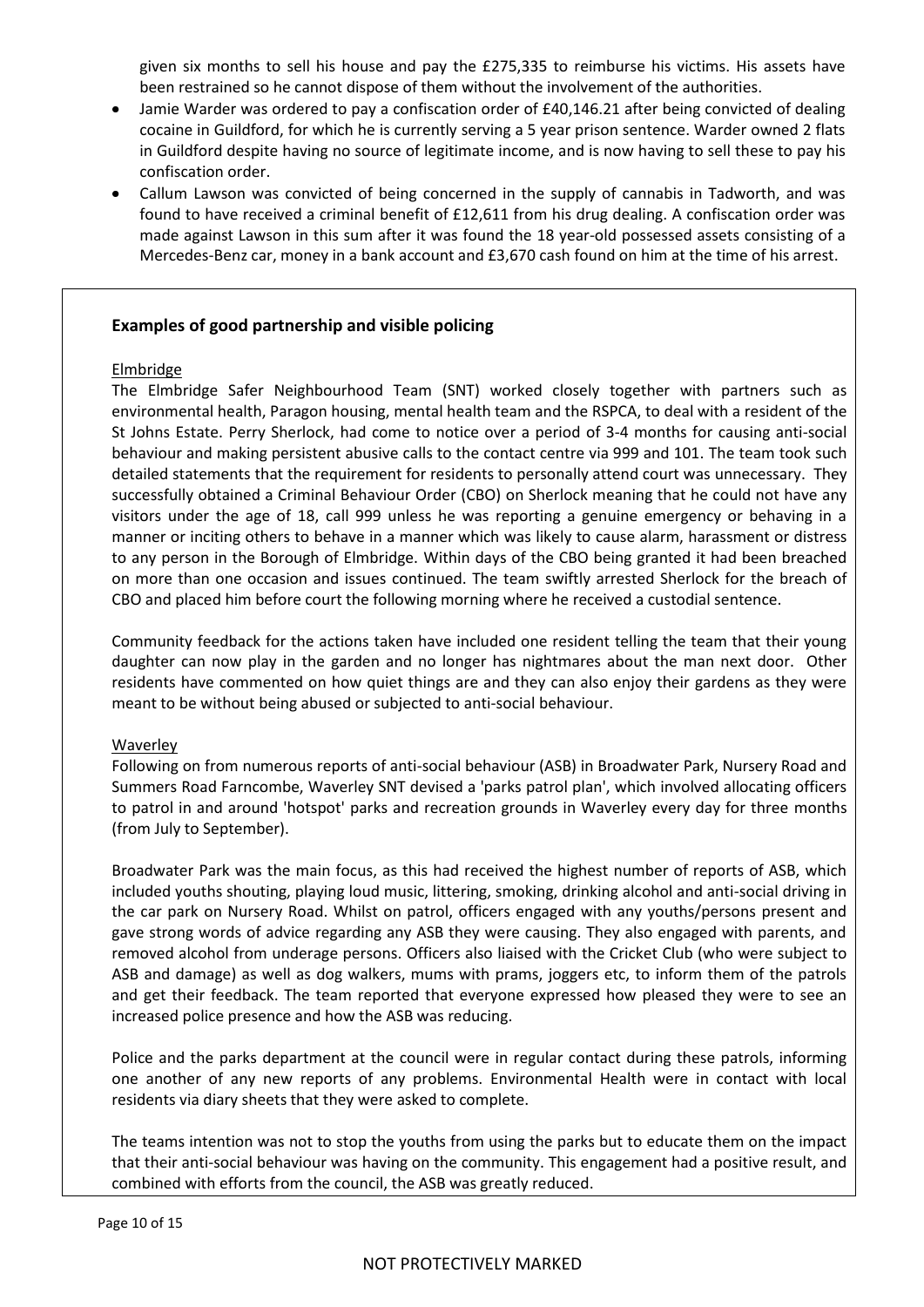# **Legitimacy - How the Force operates fairly, ethically and within the law**

# **3) Putting Victims at the Centre of the Criminal Justice System**

#### **Call Handling and Deployment**

The below chart shows emergency and non-emergency call handling in the period July to September 2015.



Emergency call handling remains consistently above 90% (calls answered within 10 seconds) with an average for the quarter of 93.7%, an improvement on last year's FYtD figure of 91.8%.

Non-emergency call handling performance sees a continued upward trend with an average of 73.4% (calls answered within 60 seconds), a marked improvement on last year's FYtD figure of 63.7%, indicating that the recent recruitment drive and new coaching methods continue to produce improved performance.

# **Court attrition rate**

As previously reported court attrition (which can be described as the percentage of cases that result in an unsuccessful outcome at court), had seen a steeply negative increase since July 2013 with Surrey at the bottom of the national rankings for non-PCD attrition (police charged cases) in both magistrates and crown courts combined. However, with renewed focus and a significant amount of work having being undertaken over the past year and a half to try and improve performance in this area, we have seen an improving picture.

# **National Position**



The latest available data provided by the CPS for Sept 2015 reveals that non-PCD attrition for all courts (magistrates and crown combined) stands at 13.7% ranking Surrey as 24 out of 42 police areas - a positive move up of another place nationally since the last report. Year to date performance for Surrey stands at 13.4% which is better than the national year to date figure of 14.4%.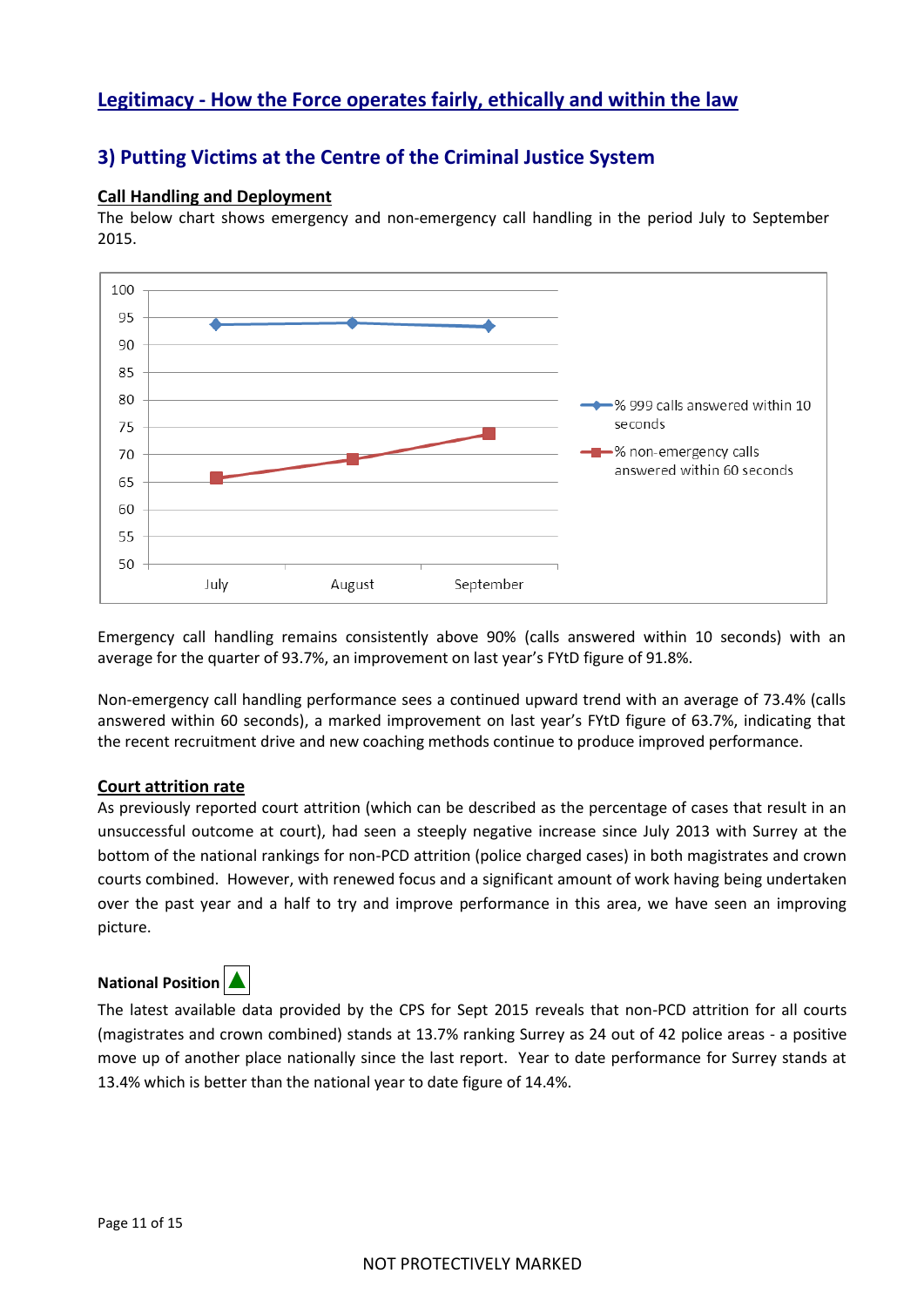

#### **Victim Care**

The below table shows the Force's victim satisfaction performance so far this financial year compared with year end 2014/15:

|                                   | Year End<br>14/15 | <b>FYtD</b><br>15/16 | %point<br>Change |
|-----------------------------------|-------------------|----------------------|------------------|
| Overall crime victim satisfaction | 85.7%             | 81.2%*               | $-4.5%$          |
|                                   | Year End          | <b>FYtD</b>          | %point           |
|                                   | 14/15             | 15/16                | Change           |
| ASB victim satisfaction           | 77.7%             | 79.7%*               | $+2.0%$          |

\*Aggregate of 3 crime groups (Burglary, Violent and Vehicle); weighted data

# **Overall Crime Victim Satisfaction**

For the financial year to date, overall crime victim satisfaction performance is at 81.2%, which is 4.5% points lower than year end. Overall Satisfaction for September (July incidents) was 83.1% which is the highest recorded satisfaction rate for this year to date.

Overall satisfaction increased for each of the crime types and for three of the five satisfaction indicators (ease of contact, time taken and treatment). However, satisfaction with actions taken and kept informed has remained low at 76.7% and 67.4% respectively. Funding for the Victim Care Intervention Team decreased in April 2015, reducing force's ability to conduct proactive service interventions with victims of crime. The interventions were often in relation to victims not knowing what actions police had taken to date due to limited victim contact. The need for improvement in these areas will be reinforced by communications for the "Be: Programme" (Surrey initiative to improve cultural issues and business processes) and the forthcoming national changes to the Victims' Code (16<sup>th</sup> November 2015).

Due a change in Home Office guidance for 2015/16, the force is now surveying all hate crime rather than just racist incidents. In September 2015 satisfaction was 88.9% and FYTD the majority of victims interviewed have been satisfied with the overall service (83.9%)

#### **ASB Victim Satisfaction**

Overall satisfaction for anti-social behaviour was 79.4% in September 2015. The FYTD result is 2.0% points higher than the previous year end and 2.1% points higher than the same FYTD period last year.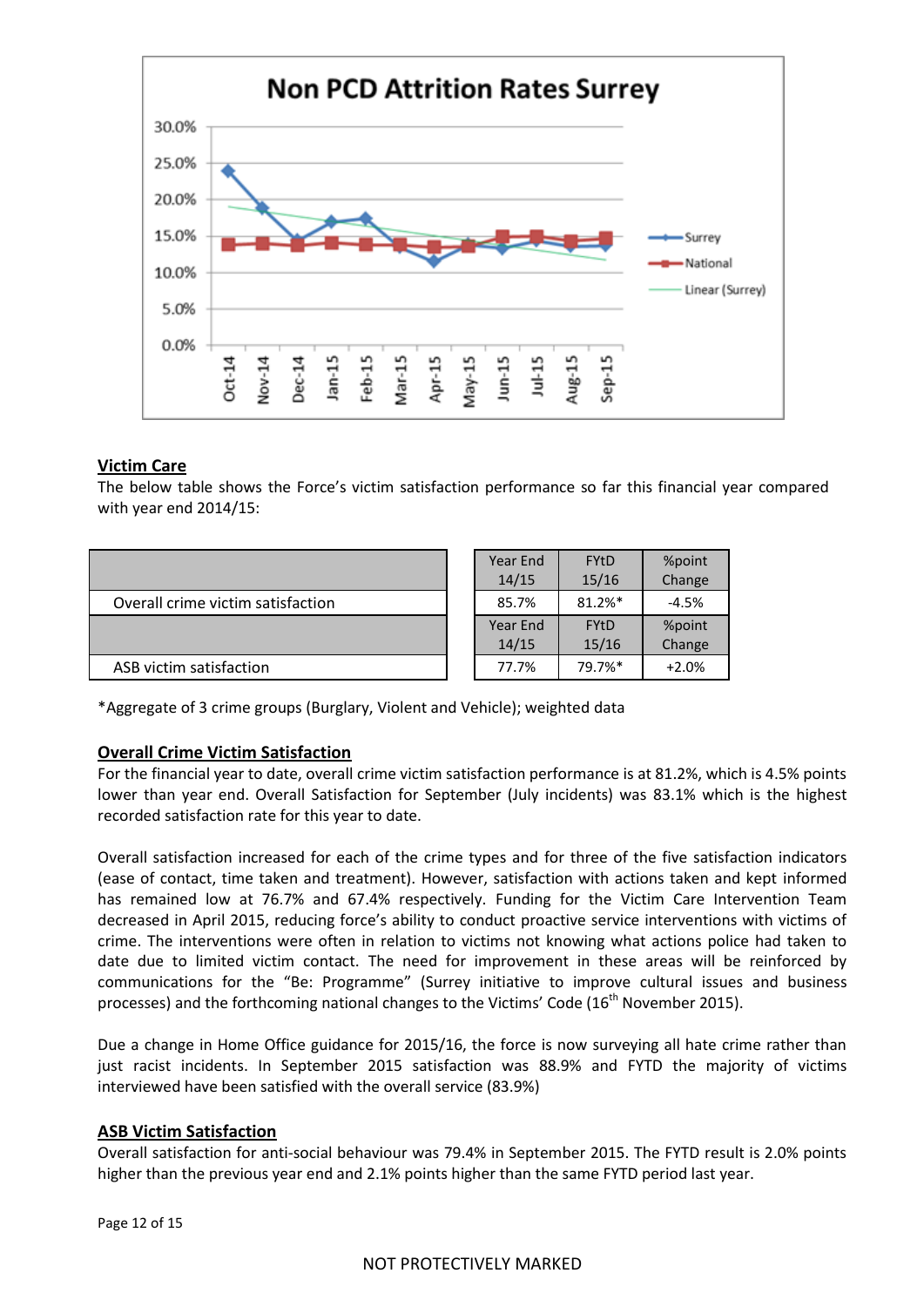In relation to specific indicators, ease of contact, time taken to attend and treatment are all showing significant improvements compared to last year and actions taken has remained at a similar level. Improvement is required for kept informed as this has declined from 62.8% at year-end 2014/15 to 57.8% in September 2015. The need to keep victims informed was reinforced during ASB week in September through an Offbeat article and other activities.

# **4) Give you the opportunity to have a greater say in how your streets are policed**

# **Local Policing Boards (LPBs)**

Recent LPBs have been held in Guildford, Waverley, Runnymede, Mole Valley, Tandridge, Epsom & Ewell and Reigate and Banstead. Issues raised included anti-social driving, parking, nuisance neighbours, antisocial behaviour and local crime. There have also been online Facebook panels for all boroughs as part of ASB week.

In addition to the LPBs, Surrey Police supported the PCC's summit in Spelthorne on 22<sup>nd</sup> September and has supported further summits in Epsom and Ewell on 12<sup>th</sup> October and Reigate and Banstead on 22<sup>nd</sup> October.

Having recognised that it is not possible for the Force to be represented at all community and/or public meetings, the ACC for Local Policing has drawn up a protocol in relation to police attendance at such events.

# **Public confidence in their neighbourhood police FORCE LEVEL Very / Fairly Confident (%)**

| <b>Year End</b><br>14/15 | <b>Quarter 2</b><br>15/16 |
|--------------------------|---------------------------|
| 89.0%                    | 91.5%                     |
| (6410)                   | (1623)                    |

**Public confidence in their neighbourhood police FORCE LEVEL compared with previous quarterly and year-end figures.** 



The above chart indicates that public confidence in their neighbourhood police at Force level remains high. There has been an increase in confidence since the last financial year from 89.0% stating very/fairly confident to 91.5% for Q2 in 2015/16 continuing the upward trend from Q1. The neighbourhood teams continue to provide visible street policing and put the victim at the centre of the Criminal Justice System. As has been highlighted above, working closely with partners alongside robust use of existing and new powers is achieving positive outcomes for the Neighbourhood teams.

Page 13 of 15

# NOT PROTECTIVELY MARKED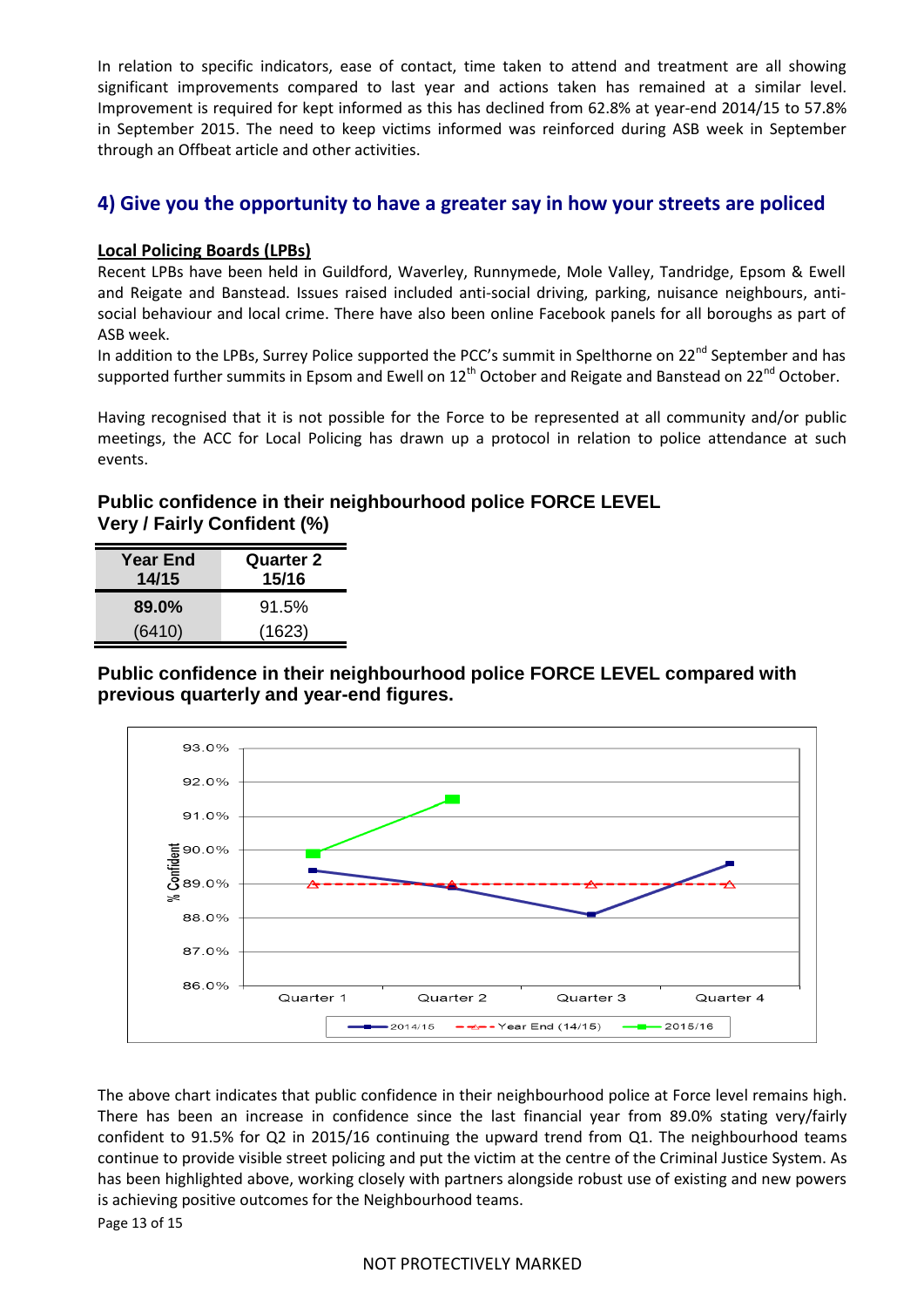The same can be seen with public confidence in their neighbourhood police at a borough level. Throughout the last financial year, all boroughs averaged between 86.4% and 91.0% confidence level. The figures for this financial year to date show an increased confidence rate with 8 out of the 11 boroughs achieving a score of over 90%.

# **5) Protect Your Local Policing**

# **Employee turnover rates**

The Force attrition rates show the percentage of leavers in comparison with the headcount over a rolling 12-month period. This includes both 'unplanned' and 'planned' leavers. The 'unplanned' attrition rate refers to the rate of voluntary leavers from Surrey Police; examples include 'transfer to another force' and 'resigned for alternative employment'. The 'planned' attrition rate covers involuntary leavers such as those who leave due to retirement or where an individual is made redundant. The total includes both planned and unplanned leaving reasons.

The rate of officers leaving for unplanned reasons has increased to the equivalent to 77 officers over a 12 month rolling period. The main leaving reason continues to be to transfer to another police force with just under a third (31.2%) using this reason. Another high leaving reason is resigned – alternative employment which 28.6% of unplanned officer leavers have used, however some transferees may have used this reason instead of the transfer to other force. The high unplanned attrition rate is monitored at the Efficiency Performance Board and is also factored into the probationer and transferee intakes projected for the financial year. The rate of police staff leaving for unplanned reasons has fallen to the equivalent to 260 members of staff over a 12-month rolling period. The most common leaving reason is still alternative employment, which accounts for 55.9% of all unplanned police staff leavers. As the national unemployment rate has continued to fall and more external opportunities have become available, this is likely to continue to be the most common reason for police staff leaving the organisation.

The overall attrition rate for police officers is 6.6%, whilst the rate for police staff has decreased to 18.1%.

# **Police Pay and Conditions**

The Force faces particular challenges in relation to recruitment and retention due to a number of external factors, most notably the Metropolitan Police's recruitment and cost of living in Surrey. The PCC will be aware of the recent decisions he has made regarding the retention and recruitment policy, which has been discussed at previous meetings. The Force is currently implementing these changes, and is putting particular emphasis on recruiting experienced safeguarding staff in to relevant units.

# **6) I will be uncompromising in the standards you expect from your police**

#### **Complaints and Discipline**

From the  $1<sup>st</sup>$  August to the 30<sup>th</sup> September there were no discipline hearings or meetings.

In comparing Q2 from this year and last year the force recorded slightly more complaint cases (150 in 2014/15 and 152 in 2015/16) but significantly less allegations. In Q2 2014/15 the force recorded 441 total allegations compared with on 289 for the same period this year; a significant decrease of 34.4%. This reflects the fact that the Force is attempting to resolve issues in a more timely way, thereby reducing the chance of subsequent allegations being added due to slow investigation timescales.

'Other Neglect' and 'Incivility' are once again our highest allegation categories but there is a significant decrease here as well. In Q2 2014/15 we recorded 162 and 59 allegations respectively for 'Other Neglect' and 'Incivility' which has decreased to only 96 and 40 in Q2 2015/16, decreases of 40.7% and 32.2%.